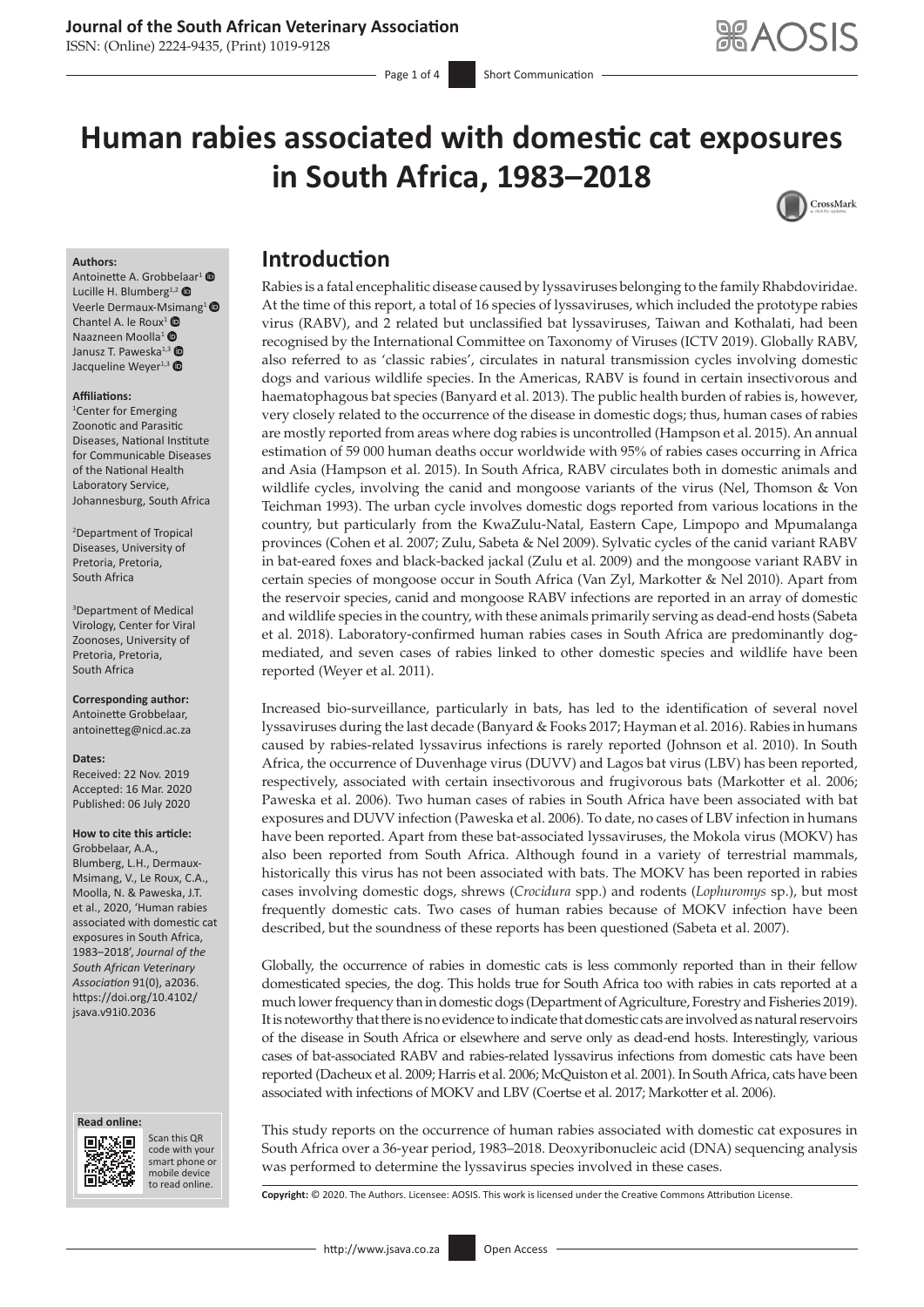# **Materials and methods**

## **Cases and samples**

The National Institute for Communicable Diseases (NICD) of the National Health Laboratory Service (NHLS) is the reference laboratory for the investigation of human rabies cases in South Africa. Case histories for human rabies cases in South Africa, since 1983, were archived at the laboratory and metadata captured in a routinely maintained case database. Clinical material and virus isolates derived during diagnostic investigations are available at the laboratory.

#### **Data extraction and analysis**

Rabies case definitions and laboratory tests used for confirmation of cases were previously described (Weyer et al. 2011). Only laboratory confirmed rabies cases were considered for this study. Data for the source of exposure, age, sex and geographical location of exposure of cases were extracted from the routinely maintained case database at the NICD. The cat-associated rabies cases in humans were mapped based on global positioning system (GPS) coordinates of place of exposure by using Arcmap 10.2.2 (Esri, Redlands, CA, United States [US]).

#### **Ribonucleic acid extraction, polymerase chain reaction and sequencing**

According to the manufacturers' instructions, viral ribonucleic acid (RNA) was extracted from the Trizol® (Invitrogen, Waltham, US) lysed clinical samples or virus isolates derived from clinical samples by using the QIAamp® Viral RNA mini kit (Qiagen, Hilden, Germany). Amplicons generated by using a cocktail of oligonucleotides specific for rabies and rabiesrelated viruses, targeting a portion of the nucleocapsid gene, were subjected to Sanger dideoxy nucleotide sequencing (Heaton et al. 1997). Briefly, amplicons were purified by using the Wizard® SV Gel and PCR clean-up System (Promega, Madison, Wisconsin, US) and the sequence determined by using a BigDye V3.1 Terminator Cycle Sequencing Ready Reaction kit (Applied Biosystems, Warrington, Great Britain) and a 3500XL Genetic Analyzer (Applied Biosystems, Foster City, CA, US).

### **Deoxyribonucleic acid sequence analysis and phylogenetic analysis**

Nucleotide sequences were edited by using BioEdit version 7.0.5.3 (Hall 1999), and alignments were generated by using the ClustalX Multiple Alignment analysis software as implemented in Molecular Evolutionary Genetics Analysis (MEGA)7.0.20 (Kumar, Stecher & Tamura 2016). Phylogenetic analysis was performed by using a maximum likelihood method of MEGA version 7 based on the General Time Reversible model under 1000 bootstrap iterations.

#### **Ethical consideration**

Ethics clearance for the study was obtained through the protocol entitled: Essential communicable disease

surveillance and outbreak investigation activities of the NICD, approved by the University of the Witwatersrand Human Ethics Committee (reference number: M160667).

## **Results**

From a total of 458 confirmed human rabies cases reported between 1983 and 2018 in South Africa, 13 (2.84%) cases were linked to domestic cat exposures. These cases involved both males  $(n = 7)$  and females  $(n = 6)$  with age ranging from 3 to 69 years. The cases were reported from KwaZulu-Natal (*n* = 6, 46.1%), Northern Cape (*n* = 3, 23.1%), Free State (*n* = 2, 15.4%), North West (*n* = 1, 7.7%) and Gauteng (*n* = 1, 7.7%) provinces (Figure 1).

Of the 13 cases, eight clinical samples or virus isolates were available for further analysis in this study. Molecular sequencing of the partial nucleoprotein gene indicated that all eight cases were associated with RABV as summarised in Table 1. No cases of MOKV infection or other rabies-related viruses were identified. Phylogenetic analysis of the partial nucleoprotein sequence could be used to distinguish the variant of RABV involved (Figure 2). A total of five cases were typed as the canid variant, and the remaining three cases were resolved as the mongoose variant.

## **Discussion and conclusion**

Human rabies associated with domestic cat exposures in South Africa was a rare event during the study period. Despite close contact of the human population with domestic cats, less than 3% of human rabies cases in the 36-year period were associated with exposure to these animals.

Notably, it was found that rabies in domestic cats was linked to both canid and mongoose RABV cycles in the country. This study included only typing of RABVs associated with human rabies cases and hence does not



**FIGURE 1:** Location of confirmed human rabies cases associated with cat exposures in South Africa, 1983–2018.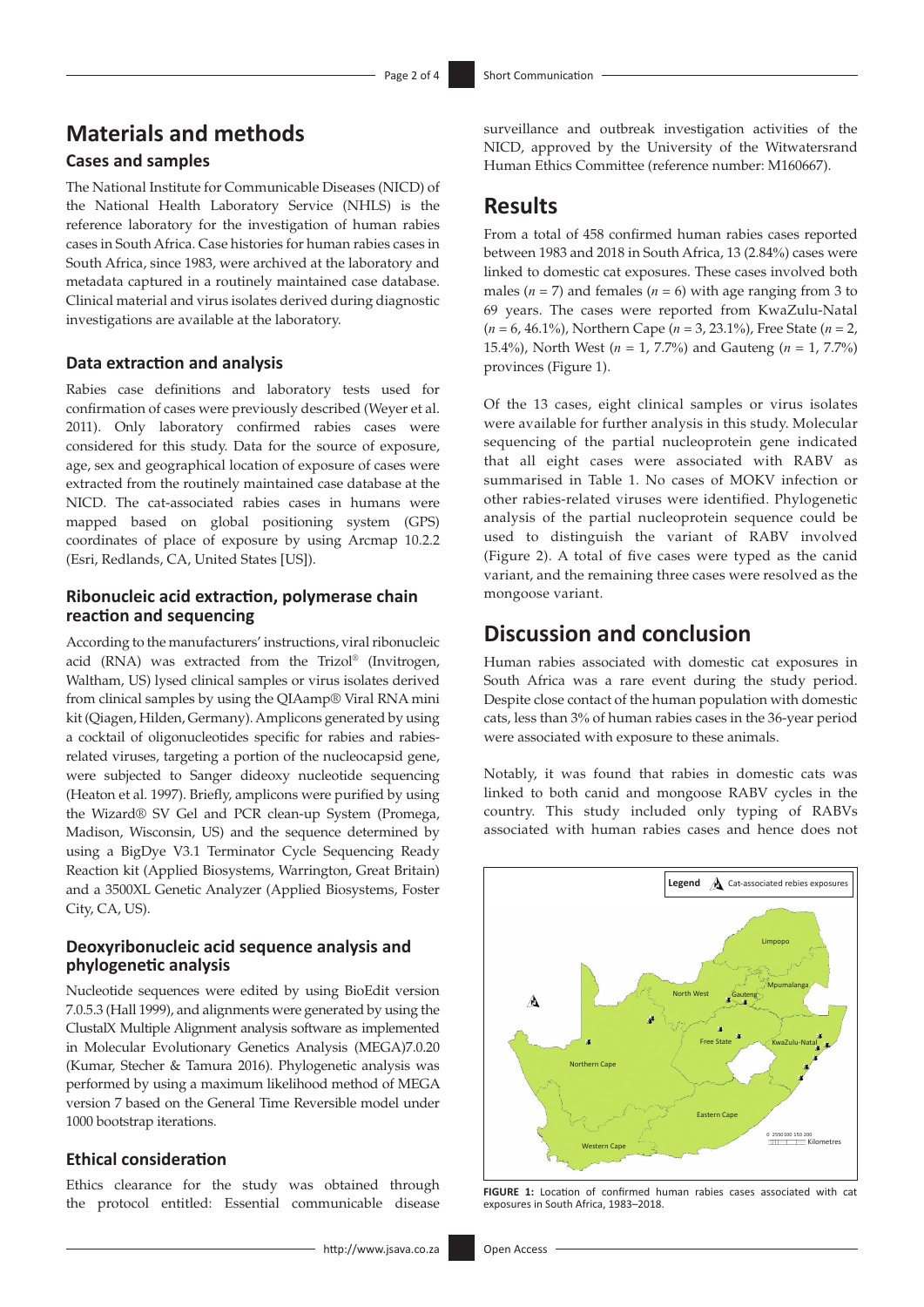| <b>Genbank accession</b><br>numbers | <b>SA province</b>   | Year | Lyssavirus/variant |
|-------------------------------------|----------------------|------|--------------------|
| MK858225                            | KwaZulu-Natal        | 1985 | RABV/canid         |
| AY996324                            | Limpopo              | 1986 | <b>DUVV</b>        |
| MK858226                            | KwaZulu-Natal        | 1988 | RABV/canid         |
| FJ392385                            | Mpumalanga           | 1990 | RABV/mongoose      |
| FJ392379                            | <b>Eastern Cape</b>  | 1996 | RABV/mongoose      |
| MK858227                            | <b>Northern Cape</b> | 2002 | RABV/mongoose      |
| HM179505                            | Mpumalanga           | 2004 | RABV/canid         |
| DQ499948                            | KwaZulu-Natal        | 2004 | LBV                |
| DQ499945                            | KwaZulu-Natal        | 2004 | LBV                |
| HM179508                            | Eastern Cape         | 2005 | RABV/canid         |
| HM179504                            | Limpopo              | 2006 | RABV/canid         |
| DQ676932                            | North-West           | 2006 | <b>DUVV</b>        |
| JX088729                            | Free state           | 2007 | RABV/mongoose      |
| JX088730                            | North-West           | 2007 | RABV/mongoose      |
| MK858228                            | KwaZulu-Natal        | 2007 | RABV/canid         |
| JF747614                            | KwaZulu-Natal        | 2008 | RABV/canid         |
| KT336432                            | North-West           | 2012 | RABV/canid         |
| KT336436                            | Gauteng              | 2012 | RABV/canid         |
| KP899610                            | KwaZulu-Natal        | 2012 | <b>MOKV</b>        |
| KP899612                            | KwaZulu-Natal        | 2014 | <b>MOKV</b>        |
| MK858231                            | KwaZulu-Natal        | 2016 | RABV/canid         |
| MK858229                            | KwaZulu-Natal        | 2018 | RABV/mongoose      |
| MK858230                            | <b>Free state</b>    | 2018 | RABV/mongoose      |
| MK858232                            | <b>Free State</b>    | 2018 | RABV/canid         |

**TABLE 1:** Viruses included in phylogenetic analysis.

Note: Viruses analysed in this study are indicated in bold.

SA, South Africa; RABV, rabies virus; DUVV, Duvenhage virus; LBV, Lagos bat virus; MOKV, Mokola virus.

necessarily offer an accurate estimation of the frequencies of the respective variants in cat rabies cases in the country. Systematic typing of RABVs associated with rabies in cats would offer an improved understanding of the frequency of canid and mongoose variant rabies in cats. Regardless, this is an important consideration for rabies control in the country particularly during the post-dog rabies elimination phase. The elimination of rabies in dogs, therefore, would not entirely remove the risk of rabies in cats, because the transmission of the virus from mongooses to cats has been demonstrated. Continued rabies vaccination of cats will remain important even after the elimination of rabies in domestic dogs has been achieved as spill over related to a sylvatic cycle of RABV in South Africa will continue to occur.

## **Acknowledgements**

#### **Competing interests**

The authors declare that they have no financial or personal relationships which may have inappropriately influenced the writing of this article.

### **Author's contributions**

A.A.G., L.H.B., C.A.l.R., V.D.-M., N.M. and J.W. were involved with the laboratory diagnosis and investigation of human rabies cases. A.A.G performed the molecular sequencing reported in this study. J.W. provided the concept for the study. All authors contributed to the drafting and editing of this article.



**FIGURE 2:** Maximum likelihood phylogenetic reconstruction of partial rabies nucleocapsid gene sequences from eight human rabies cases resulting from cat exposures in South Africa (indicated in boldface) and other Genbank sequences representing rabies-related and lyssavirus variants. Node values indicate bootstrap statistical support.

#### **Funding information**

This research received no specific grant from any funding agency in the public, commercial or not-for-profit sectors.

#### **Data availability statement**

Sequencing data shared on GenBank database.

#### **Disclaimer**

The views and opinions expressed in this article are those of the authors and do not necessarily reflect the official policy or position of any affiliated agency of the authors.

## **References**

- Banyard, A.C. & Fooks, A.R., 2017, 'The impact of novel lyssavirus discovery', *Microbiology Australia* 38(1), 17–21.<https://doi.org/10.1071/MA17006>
- Banyard, A.C., Hayman, D.T.S., Freuling, C.M., Müller, T., Fooks, A.R. & Johnson, N., 2013, 'Bat rabies', in A.C. Jackson (ed.), *Rabies,* 3rd edn., pp. 215–255, Academic Press, Boston.
- Coertse, J., Markotter, W., Le Roux, K., Stewart, D., Sabeta, C. & Nel, L., 2017, 'New isolations of the rabies-related Mokola virus from South Africa', *BMC Veterinary Research* 13(1), 37. <https://doi.org/10.1186/s12917-017-0948-0>
- Cohen, C., Sartorius, B., Sabeta, C., Zulu, G., Paweska, J., Mogoswane, M. et al., 2007, 'Epidemiology and molecular virus characterization of reemerging rabies, South Africa', *Emerging Infectious Diseases* 13(12), 1879–1886. [https://doi.org/10.3201/](https://doi.org/10.3201/eid1312.070836) [eid1312.070836](https://doi.org/10.3201/eid1312.070836)
- Dacheux, L., Larrous, F., Mailles, A., Boisseleau, D., Delmas, O., Biron, C. et al., 2009, 'European bat lyssavirus transmission among cats, Europe', *Emerging Infectious Diseases* 15(2), 280–284.<https://doi.org/10.3201/eid1502.080637>
- Department of Agriculture, Forestry and Fisheries, 2019, *Rabies guide for the medical, veterinary and allied professions*, viewed 16 July 2019, from [https://www.daff.](https://www.daff.gov.za) [gov.za](https://www.daff.gov.za).
- Hall, T.A., 1999, 'User friendly biological sequence alignment editor and analysis program for Windows 95/98/NT', *Nucleic Acids Symposium Series* 14, 95–98.
- Hampson, K., Coudeville, L., Lembo, T., Sambo, M., Kieffer, A., Attlan, M. et al., 2015, 'Estimating the global burden of endemic canine rabies', *PLoS Neglected Tropical Diseases* 9(4), e0003786.<https://doi.org/10.1371/journal.pntd.0003709>
- Harris, S.L., Brookes, S.M., Jones, G., Hutson, A.M. & Fooks, A.R., 2006, 'Passive surveillance (1987 to 2004) of United Kingdom bats for European bat lyssaviruses', *Veterinary Record* 159(14), 439–446. <https://doi.org/10.1136/vr.159.14.439>